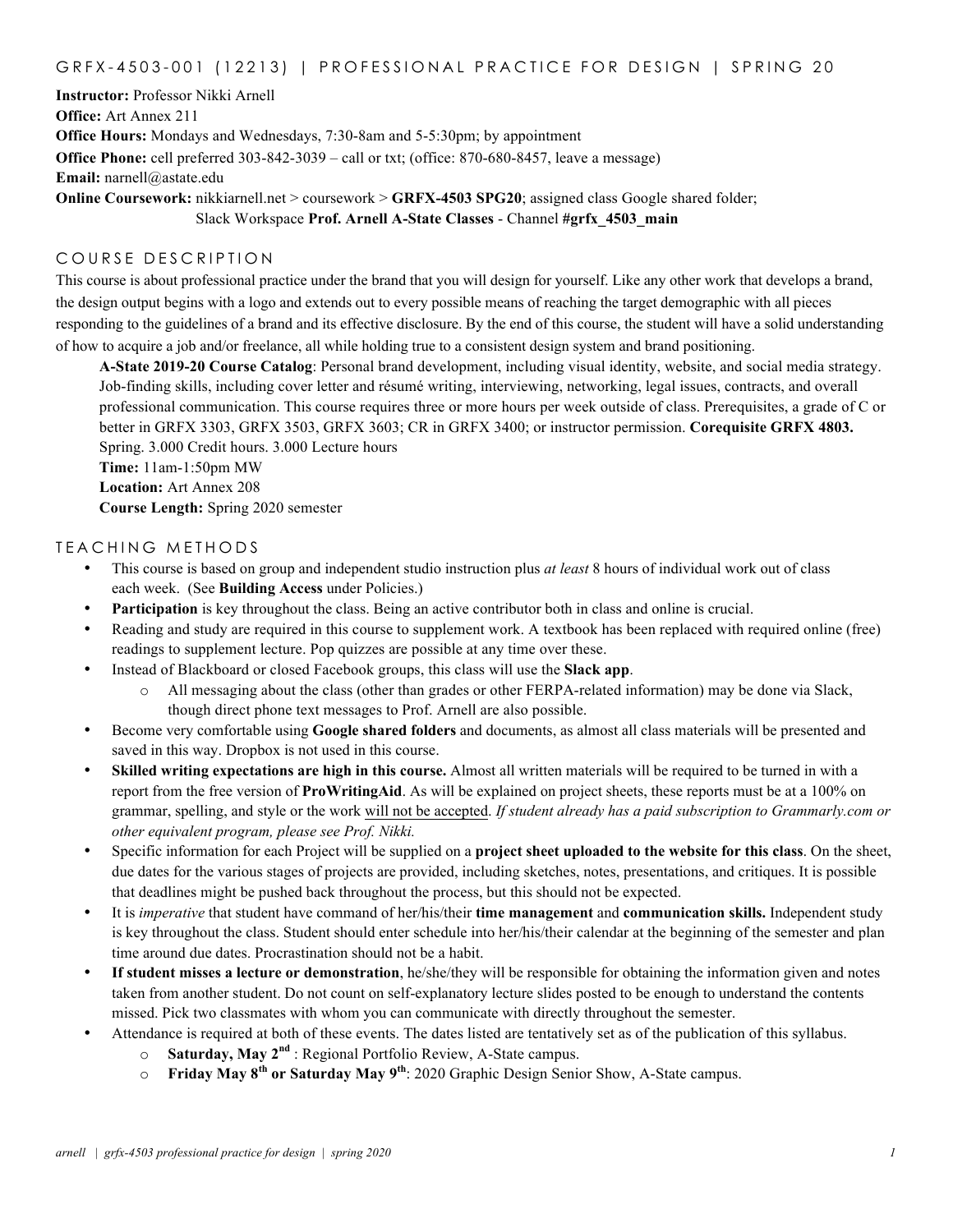# REQUIRED

**Book**

- Burn Your Portfolio: Stuff They Don't Teach You in Design School, But Should by Michael Janda; ISBN-10: 0321918681 *Acquire this book as soon as possible (see required readings and midterm on calendar).*
- **•** Success By Design by David Sherwin; ISBN-10: 144031022X *Acquire this book by midterms (see required readings and final on calendar).*
- **There are no longer required books for this class**. These books have been moved to (Highly!) Recommended, as they are informative reads and worthwhile investments for your future career.

# **Online**

- You must join **Slack**.
	- o Workspace: **Prof. Arnell A-State Classes**.
	- o Private Slack Channel: #**grfx-4503\_main**. Other private Slack channels *may* be created by professor for separate topics or projects in class.
	- o If student has a smartphone, the Slack app must be **installed**. Student must **set up notifications** or check manually daily to not miss anything.
	- o The Slack app should be **downloaded and installed on a student's computer** (vs. web access) for ease of use if possible. It really does make a difference.
- All projects, outside reading material, notes, and syllabus will also be posted on **www.nikkiarnell.net class page.**
- Professor will create a **shared Google Drive folder** for each student to use in solely for this class. The link to this shared folder will be supplied to each student via email by the end of the first week of class.
	- o Student may keep work in progress in the WORKING FILES folder.

# **Materials**

- **Sketchbook (or similar)**
	- o Sketchbook must only be used for this class and co-req Prof. Practice For Design. In addition to ideas, student should keep diligent notes from critiques and lectures in the sketchbook. *Note: Instead of a sketchbook, this could be a plastic binder (3-ring, at least 1-inch, plastic) + white copy paper. Prof. Nikki has many free used binders and plenty of free 3-hole-punched copy paper for students to use – just ask.*
	- o **This should be obtained by the second week of class.**
- **Digital storage device**: USB flash drive(s), external hard drive, etc. Student should save work to the cloud (Google shared folder for this class), but backing up work to an external device should also be routine. Though it is encouraged to work with files directly on the computer desktop *while working*, DO NOT store files here where safety depends on a lab computer's hard drive.
- **Paper samples** for creating printed collateral and its visual guidelines. These can often be obtained for free, but require the research to do so.
- All other materials are those that are required to create design work. These could include: 18-24 inch metal ruler; X-Acto and #11 blades; Roller/burnisher; Spray Mount or K-77; Self-healing cutting mat; Black mounting boards (TBD)

*Costs for the following materials in this class are higher than most previous graphic design courses; however, each and every piece is intended for job acquisition as soon as (or even before!) one graduates. Costs listed below are an estimate. To be discussed in class.*

- o 100 **Business Cards** (VistaPrint Ultra Thick Regular or similar quality) = \$40 + Shipping
- $\circ$  25 sheets professionally printed Letterhead (VistaPrint or similar) =  $$25 + Shipping$
- o 50 blank colored **#10 Envelopes** + Shipping (FineCardStock.com or similar) = \$12 + Shipping
- o *Optional Stickers or Rubber Stamp to professionally address Envelopes + Shipping*
- o **Website**
	- **Domain** (GoDaddy or similar) =  $$14.99$ /year. Domain must be purchased.
	- **•** Server Space = cost depends on how one builds the site. NO FREE SITES ALLOWED, unless absolutely no outside ads will ever be present. For example, the CMS site Wix charges \$17/month for its Combo site, but includes a free domain for a year.
- o Printed **Job Hunt Journal** (minimum required: black and white; spiral bound; usually 60-70 pages = 30-35 printed double-sided). FedEx Office =  $$17.50$  for 70 pages double-sided grayscale.
- o Printed **Brand Book** (minimum required: full-color on nice paper; spiral bound; usually 40-50 pages = 20-25 pages printed double-sided). FedEx Office = \$55.75 for 50 pages double-sided color.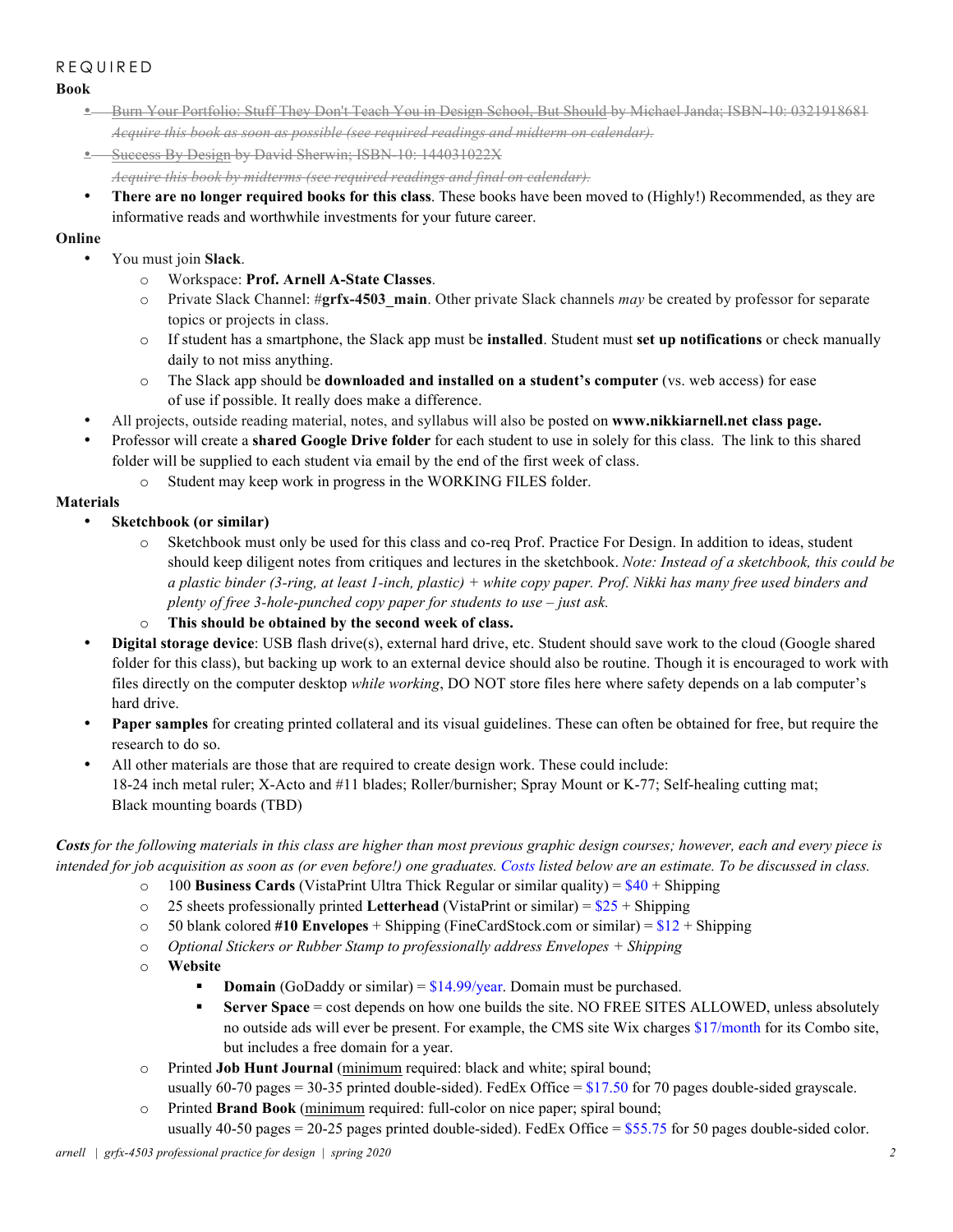o **Final Show elements**: Minimum: all work created with elements above and work from Portfolio Capstone, plus one printed color tabloid page of logo. There is much more you can do for this, from a tablecloth to logoed merchandise to give away to visitors.

## RECOMMENDED

### **Social Media**

- See announcements under #general on our Slack channel.
- Follow the public **A-State Department of Art + Design** Facebook page and the **ASTATE ART + DESIGN** Instagram feed.
- Join the **A-State Dept of Art+DESIGN GD** Facebook page where information like job and internship announcement, art exhibitions, and graphic design news will be posted. It is a closed group and permissions granted to GD majors.
- Follow Prof. Nikki on Twitter @ProfNikki, Instagram @Prof Nikki, or Facebook @ProfNikkiDESIGN.

#### **Books**

*To read:*

- Burn Your Portfolio: Stuff They Don't Teach You in Design School, But Should by Michael Janda; ISBN-10: 0321918681
- Success By Design by David Sherwin; ISBN-10: 144031022X

*For visual inspiration:*

- Logotype: the reference guide to logotypes, monograms, and text-based marks by Michael Evamy; ISBN-10: 1780678576
- Logo: the reference guide to symbols and logotypes by Michael Every; ISBN-10: 1780671806
- Identity Suite: Visual Identity in Stationery by viction:ary; ISBN: 978-988-19438-8-0

## **Student Memberships**

- **AIGA** (the professional association for design ). See information from Prof. Nikki at **nikkiarnell.net : AIGA**.
- A-State AIGA is the most active student group under the AIGA-Memphis umbrella! Join today!
- **AAF** (American Advertising Federation) See information from Prof. Nikki at **nikkiarnell.net : AAF**.

## POLICIES

## **Craftsmanship**

I expect perfect craftsmanship in this 4000 level class. Project rubrics state this.

#### **Adherence to the Design Process**

Thumbnail sketches are expected at the beginning of all projects. *No work will be accepted if you have not finished this first step unless otherwise indicated.* 

#### **Distractions**

Bring headphones if you would like to listen to music during studio time. Cell phone usage during lecture is not allowed and computers are to be used for coursework only. Calling, texting, checking social media sites (other than for coursework), e-mailing, etc. are prohibited during lecture and discouraged during studio time. *If you do not follow these rules, you will be asked to leave the classroom and counted absent for the day.*

#### **Color Printing**

### See **nikkiarnell.net : directions : printing**.

#### **Critiques***.*

Critiques are an ongoing part of this class as students become increasingly comfortable presenting their work and critiquing others. Critiques are mandatory to attend and participate. It will be noted if you:

- a) Do not share your opinions.
- b) Share your opinions not in the form of constructive criticism.
- c) Do not ask questions when somebody is discussing your work with you.
- d) Do not take notes when somebody is critiquing your work.

#### **Attendance**

Attendance is taken at the beginning of class. If you are tardy, it is your responsibility to be recorded on the roster.

- **3 tardies = 1 absence**
- Leaving early without being excused by instructor  $= 1$  absence
- **4th unexcused absences = final letter grade reduced by 1** *(ex. if you have an A for the semester, you receive a B on the fourth day you miss class.)*
- $5<sup>th</sup>$  unexcused absences = final letter grade reduced by 2 *(ex. if you have an A for the semester, you receive a C on the fifth day you miss class.)*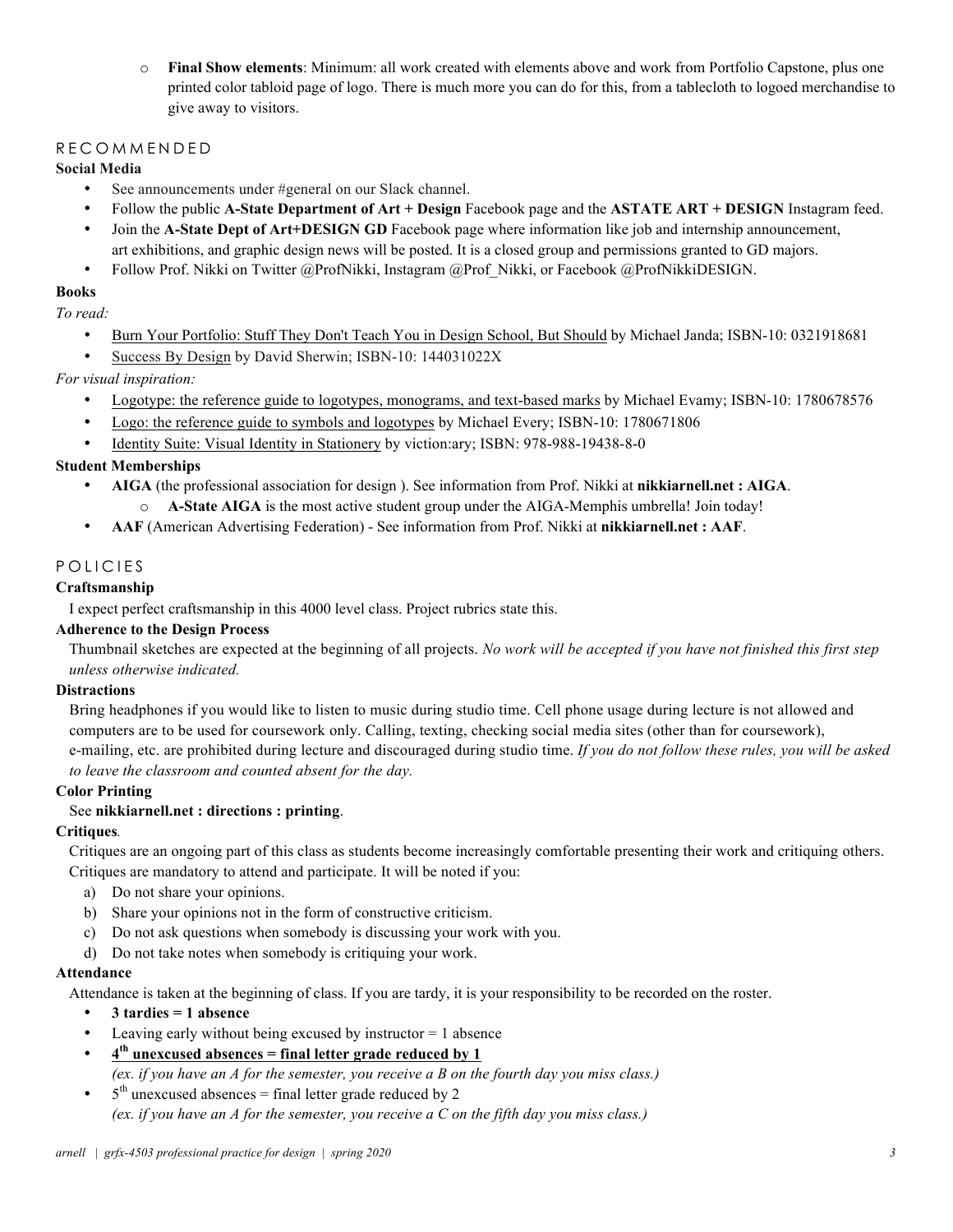$6<sup>th</sup>$  unexcused absences = final letter grade reduced by 3

*(ex. even if you have an A+ for the semester, you still get a D on the sixth day you miss class. If you acquire a D in this class, you must retake it. This class is only offered in the spring semester.)*

#### **Arkansas State University Student Handbook 2017-2018: CLASS ATTENDANCE POLICY**

Students should attend every lecture, recitation and laboratory session of every course in which they are enrolled. Students who miss a class session should expect to make up missed work or receive a failing grade on missed work...Students who may be assigned a grade of "F" [or D] in a course because of excessive absences may withdraw from the course without penalty before the deadline for dropping an individual course...Students enrolled in upper level courses will not be assigned a grade of "F" solely for failing to attend classes. [However, a D in a class will not count toward your major in the Art + Design department. It is like failing, but without quite the same effect on GPA.] Instructors shall set forth in their syllabi at the beginning of the semester their attendance requirements **and expectations** with regard to making up work missed, class participation and other factors that may influence course grades...**Students must utilize their available absences for any cause which requires them to miss class including, but not being limited to, vacation, illness, emergency, or religious observances.** Students who are aware that they will have absences during a term should ensure that they do not exceed the absences available.

#### **Deadlines!!!**

- **THIS IS A 4000 LEVEL CLASS. STUDENTS ARE EXPECTED TO HAVE COMMAND OF TIME MANAGEMENT.** Deadlines must be observed. Consequences in class are significant, but much less than those in the Real World where one would lose a job and mess up a career.
- Student will receive a lowered project grade for a late project. **1 letter grade reduction for each DAY the project is late**  (unless excused). *For example, if an A project due on Friday is not turned in until Monday, student would receive a D*   $(Saturday = B, Sunday = C, Monday = D).$
- If a deadline is missed, student must speak with Prof. Nikki and complete the project, as  $50\%$  (= F) is better than  $0\%$ .

#### **Building Access**

The Art Annex is unlocked: Weekdays 7am-11pm, Saturdays 8am-11pm, and Sundays noon-11pm. Students may stay in the Art Annex reliably after hours if they follow the directions of the Building Access Policy. Students' names on the course roster will be supplied to the department after the first week of classes, but each individual must still acquire an After-Hours Pass.

# COURSE LEARNING OUTCOMES

## **Problem Solving Skills**

- Projects will apply theories studied via lectures and assigned readings. Together these will acquire the skills to create and develop the following:
	- o Brand positioning
	- o Creation of visual identity
	- o Big Idea to communicate your objective
	- o Campaign creation and implementation through multiple methods and media, including traditional advertising, web presence, direct mail, guerrilla marketing, etc.
	- o Skills to acquire a job in the field of design and advertising
- All exercises and projects will also evolve conceptual skill and intellectual curiosity, as well as continued awareness of audience reception per strategic objective.

#### **Technical Competence**

- Student will acquire demonstrable knowledge of tools needed for the purposes of design, as well as improvement of hand-eye coordination and craft.
- Student will continue development of software knowledge as a tool of graphic design.

#### **Communication Skills**

• Proper vocabulary and methods of presentation will allow student to communicate with others in a public forum both in person and social media. In addition, these skills will further develop the ability to critically evaluate artistic output for individual improvement.

#### **Interpretation of Historical Artistic Skills**

• Lecture and readings will educate student regarding the lineage of relative artistic discipline per project.

#### **Organizational Skills**

• Time management and research skills will be reinforced by deadline-dependent grading and strict adherence to the Design Process, as well as an ongoing binder of organized notes and *required* social media postings.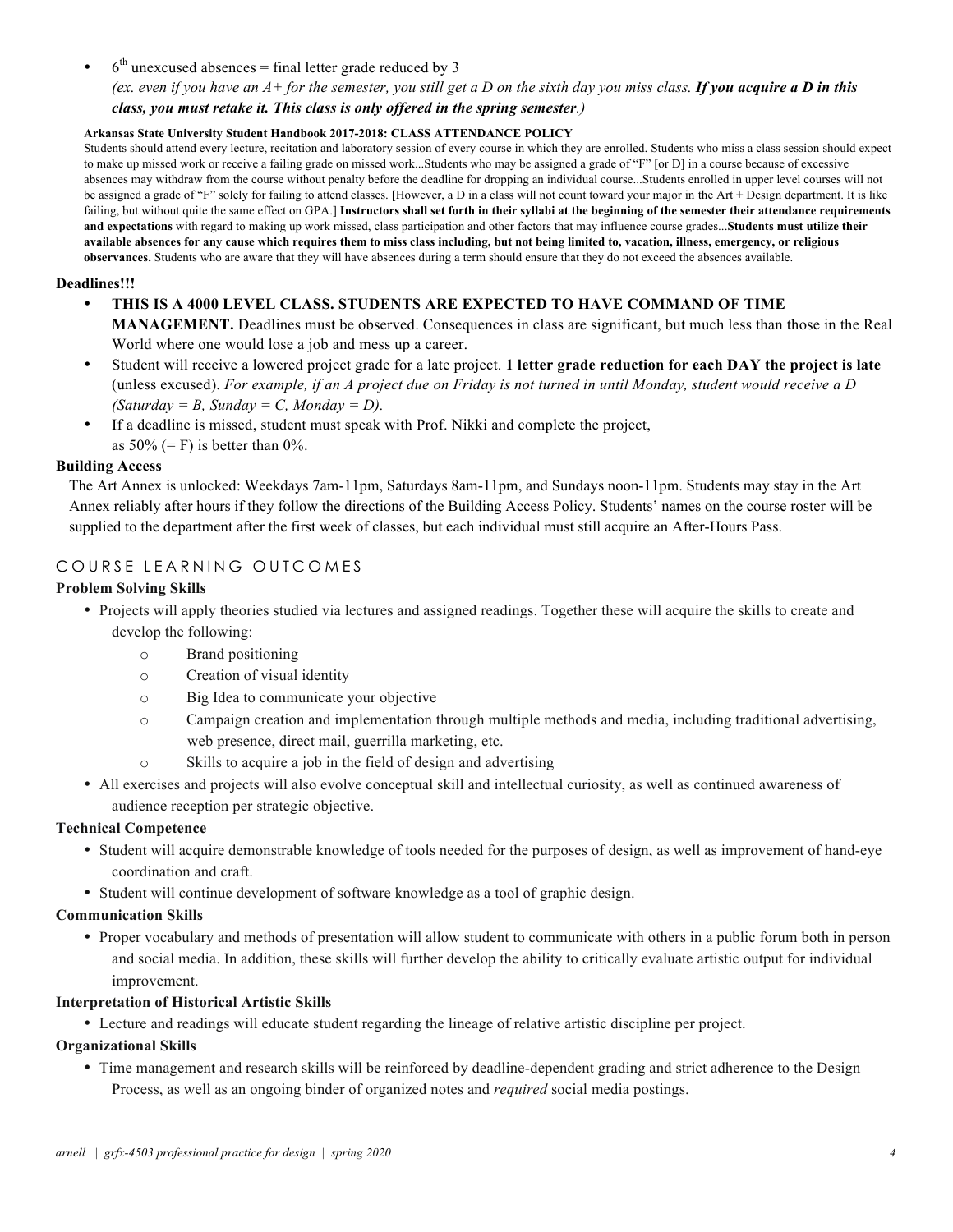#### **Collaboration Skills**

• Continuing methods of critique will improve self-awareness, as well as art reception per audience and context. Through all of the above, student will engage in critical thinking skills in both a group and as an individual.

## ASSESSMENT / GRADING

- Students are continuously assessed of skills learned in lecture(s) and assigned reading that are then applied in projects through student's creative visual problem solving to objectives listed in project sheet.
- Student should expect to present her/his/their work at each stage of development, both to the class and the instructor.
- Assessment is completed in each project according to its rubric stated on the project sheet. Multiple critiques will specifically respond to these points. Below is an example of such a rubric.
	- **STUDENT**  GRFX-4503 SPRING 20 **PROJECT NAME**
		- Directions were followed accurately with absolutely no errors.
		- Ideas successfully conveyed per objective.
			- > The logo speaks in a concise manner in reference to the brand positioning statement.
			- > The logo is successful within a 7 in. square as well as a 1 in. square by having visual weight and successful containment.
			- > The logo is successful in both grayscale (black ink on white paper) and color.
		- Ambition How much did you challenge yourself? Did you plan your time well?
		- Cleanliness and Presentation.
	- Participation in critique
- Most projects will be completed and graded in four sections, plus a Brand Book, Job Hunt Journal, and participation in the Regional Portfolio Review and Graphic Design Senior Show.
	- o **Section 1:** Brand, Business Plan A, Idea Board
	- o **Section 2:** Logo, Visual Identity, Visual Guidelines, Website, Budget
	- o **Section 3:** Cover Letter, Résumé, Brand Board
	- o **Section 4:** Social Media Plan, Business Plan B, Business Forms
	- $\circ$  + Brand Book
	- $\circ +$  Job Hunt Journal
	- o *Participation in Spring 2020 Regional Portfolio Review at A-State*
	- o **Final:** Graphic Design Senior Show (Professional Practice For Design + Portfolio Capstone senior show)
- At the completion of each of the previously stated **Sections**, student will receive a grade sheet for each project with comments. Below is an example of what one would receive at the completion of Section 1.

| <b>STUDENT</b> $\cdot$ GRFX-4503 SPRING 20 $\cdot$ SECTION 1 |                                                   |
|--------------------------------------------------------------|---------------------------------------------------|
| <b>BRAND</b>                                                 |                                                   |
| GRADE:                                                       |                                                   |
| Comments:                                                    |                                                   |
| <b>BUSINESS PLAN A</b>                                       |                                                   |
| GRADE:                                                       |                                                   |
| Comments:                                                    |                                                   |
| <b>IDEA BOARD</b>                                            |                                                   |
| GRADE:                                                       |                                                   |
| Comments:                                                    |                                                   |
| <b>OVERALL GRADE SECTION 1:</b>                              | REQUIRED: Revise all that are not presently an A. |
|                                                              |                                                   |

- Each project is of equal amount (with the exception of the generalized Budget research project and final Brand Book). Students must understand that each project builds on its predecessor in this course. At any time, a student may go back to the beginning and revise something as long as they then adjust every piece that is affected by this change. **Instead of a Second Try at any project, see The Final Review below.**
- Participation also aids in assessing student in this course. "Assignments" like assigned research into samples or other Slack posts are part of participation. It is key that student understand when something is due and what the minimum amount of participation is so that this grade does not fall.
- In order to receive an A, a project must be exceptional in all respects. I will use letter grades A through D with + and -, and F.

| $A+=100\%$ $ A=95\%$ $ A=90\%$                 |  |  | $D+ = 68\%$ $ D = 65\%$ $ D = 60\%$  |  |  |  |  |
|------------------------------------------------|--|--|--------------------------------------|--|--|--|--|
| $B+=88\%$ $ B=85\%$ $ B=80\%$                  |  |  | $F = 50\%$ and below (see Deadlines) |  |  |  |  |
| $C_{\pm} = 78\%$ $ C = 75\%$ $ C_{\pm} = 70\%$ |  |  | Not turning anything in at all: 0%   |  |  |  |  |

• The course grade will be based on projects (**80%**); performance at Regional Portfolio Review and Graphic Design Senior Show (**15%**), and class participation (**5%**). *(Percentages are approximate. Also see how attendance affects course grade.)*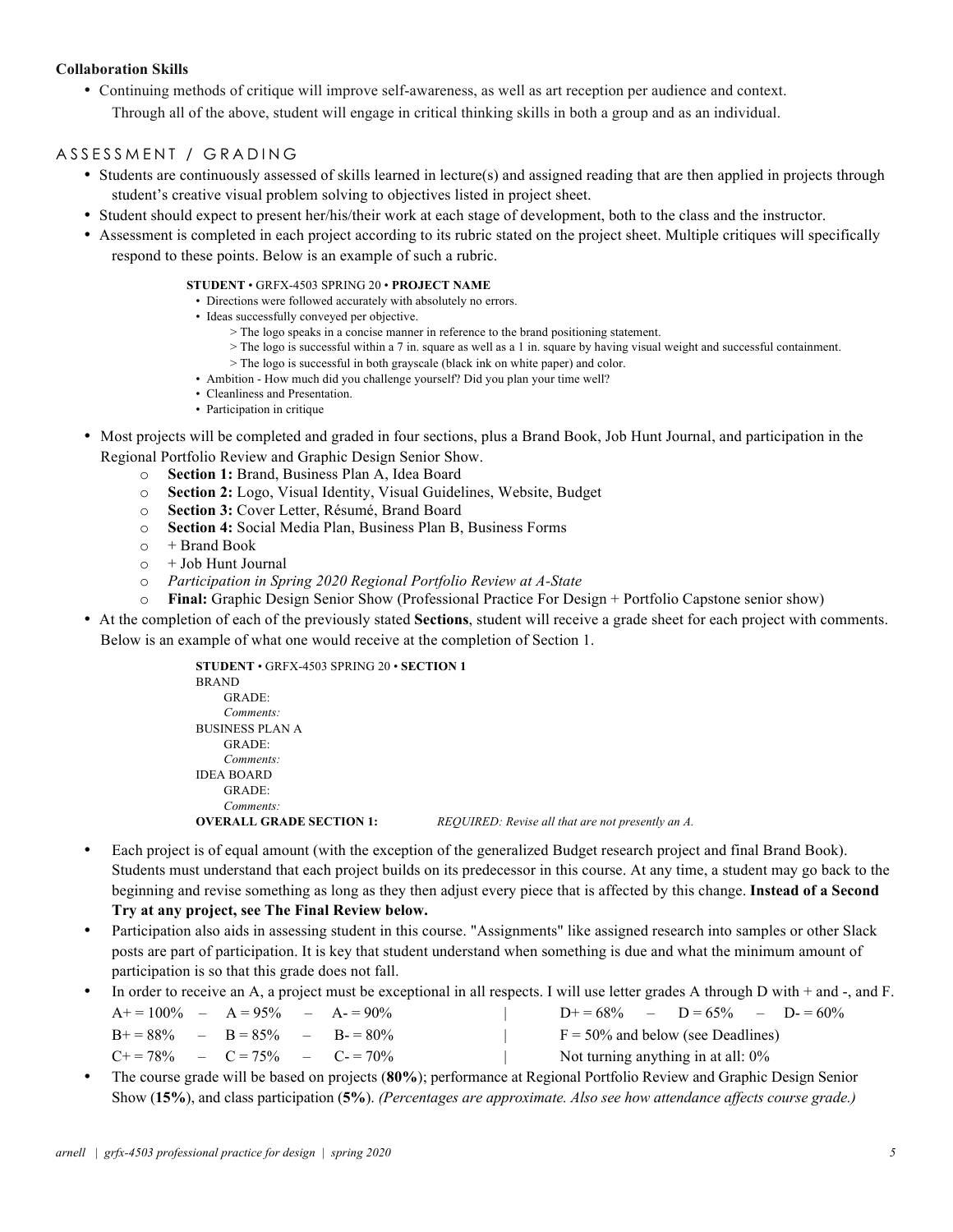- Be aware that the *overall* course grade does not use + or -; therefore, be sure something like poor participation doesn't pull your B+/A- to a B grade (for example).
- **The Final Review**

Your final overall campaign can (should) include re-worked pieces in an *attempt* to receive a better grade so that everything is of the highest quality that you can achieve. You must have turned in the original project on time and completed it. It is advisable that you wait for all critiques for project so that you can improve your work. You may have all semester to turn in any redos, but they must be handed in before the week of finals. Your Brand Book should be considered the final version.

### **If student does not understand something about how one is assessed in this course, PLEASE speak to the professor as soon as possible but AFTER one has read over all materials provided for the course.**

# BFA - GRAPHIC DESIGN PROGRAM LEARNING OUTCOMES

## **Subject Knowledge** *Reinforced*

Students will have working knowledge of aesthetic, conceptual, and technical issues in art (contemporary and historical) and conceptualize and develop professional work that answers project objectives.

#### **Critical Thinking Skills** *Reinforced*

Students will be able to apply strong critical, analytic and communication skills required to advance in academic and professional fields.

#### **Problem Solving Skills** *Reinforced*

Students will be able to apply problem identification, research and analysis to generate a professional portfolio and evaluate the work based on critical, historical and aesthetic issues.

#### **Technical Competence** *Reinforced*

Students will be able to complete a body of work in a visual communication that culminates in a professional portfolio.

# BFA - DIGITAL DESIGN PROGRAM LEARNING OUTCOMES

#### **Subject Knowledge** *Reinforced*

Students will be able to apply a working knowledge of digital design principles to conceptualize, develop and complete professional work that answers project objectives and responds to audience and context.

## **Critical Thinking Skills** *Reinforced*

Students will be able to apply the critical, analytic and communication skills required of an academic and professional designer; and will be able to present their work in a competent and professional manner.

#### **Problem Solving Skills** *Reinforced*

Students will be able to apply the concepts of problem identification, research, prototyping, user testing and analysis to generate multiple valid solutions to a digital design problem and evaluate their outcomes based on contemporary critical, ethical, and aesthetic issues.

#### **Technical Competence** *Reinforced*

Students will display competency in the various skills of the contemporary digital designer culminating in a portfolio of professional quality work.

## $AND...$

I love a good story, but not when it's just a lame excuse for late work. I encourage defense of your design choices and professional communication, but have no patience for lack of respect and bad manners. So thank you ahead of time for being excited to be here and eager to learn!

# UNIVERSITY AND DEPARTMENT OF ART+DESIGN POLICIES

#### **F.E.R.P.A.**

Under the Family Educational Rights & Privacy Act, the instructor is prohibited from posting grades in any manner that reveals the identity of the student. The instructor also cannot discuss grade information over the telephone or via email, text, or any other format in which positive identification cannot be established*. If you have questions about your grade, please make an appointment to meet with me in person.*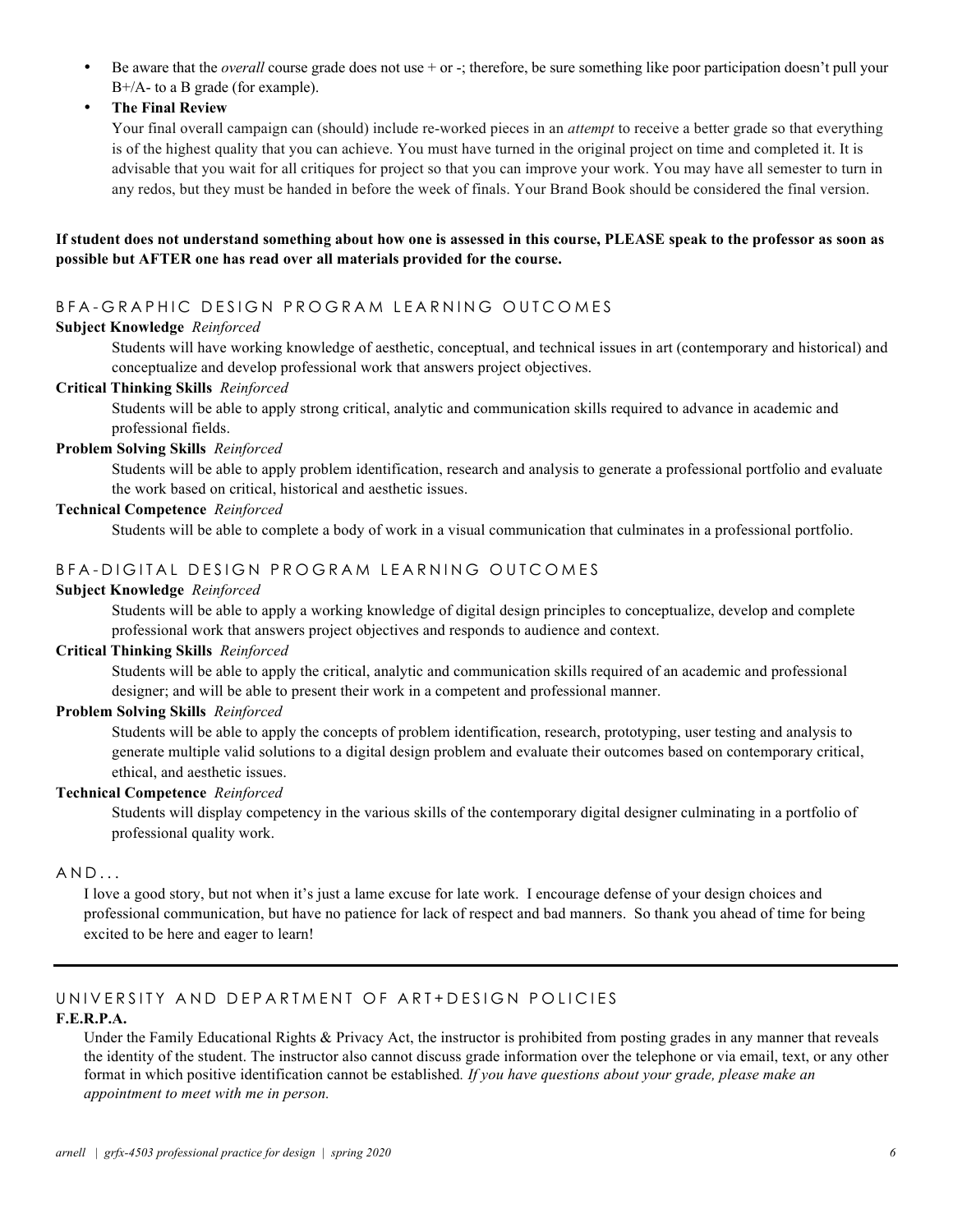#### **Safety Concerns**

This course may require the use of hazardous chemicals, equipment or processes that the University Safety Committee recognizes as potentially hazardous to a student's safety and health. Every instructor is required to provide instructional information and training on safe handling and usage procedures prior to engaging students in the use of hazardous chemicals or equipment. In addition, students are advised to notify the instructor or laboratory supervisor of any medications or conditions that may impair their mental alertness and/or their ability to safely engage in the use of any hazardous chemical or equipment.

All students should use hazardous chemicals and equipment only under the direct supervision of the instructor or by approval of the instructor, using recommended methods and procedures. Failure to adhere to the outlined safety precautions could result in disciplinary action.

#### **Inclement Weather**

University closures are decided by university administration and announced to faculty, staff, and students concurrently. If weather or other unforeseen circumstances cause class to be cancelled, immediately check the class's Facebook group site. If the weather is questionable, also check the class's Facebook group site just in case professor cancels classes (highly unlikely). If you are a commuter student and weather is extreme, it is imperative that you contact the professor as soon as possible to open a line of communication and not fall behind in coursework.

#### **2015-2016 ASU-J Undergraduate Bulletin, Page 14**

**INCLEMENT WEATHER POLICY:** The university remains open for academic classes and all other services during inclement weather except in extreme circumstances determined solely by the Chancellor of the University. Regional and local news media will publicize the closing. Commuter students are encouraged to use good judgment in deciding whether to drive to campus during inclement weather. In those cases where the decision is made not to travel to campus under this policy, it is the responsibility of the student to immediately contact each of her/his/their professors upon return to explain the circumstances and to determine the need to complete any missed assignments. The student is responsible for all missed assignments during inclement weather within a time frame to be determined by the professor.

#### **Disability Statement**

Any student who is registered with A-State's Disability Services and who needs reasonable accommodation must notify the professor by the end of the second week of classes.

#### **2015-2016 ASU-J Undergraduate Bulletin, Page 53**

**DISABILITY SERVICES:** Disability Services (DS) specializes in facilitating full and equal access to ASU-Jonesboro and sister campus services, programs, and activities for students with disabilities. The philosophy of Disability Services is inclusion for students, while maintaining high standards of academic excellence and student satisfaction through the provision of accommodations that support students' personal, academic, social and career development. Students who are allowed access and accommodations are likely to achieve academically and develop their confidence to navigate college life and excel in a university setting. Disability Services offers a variety of support services, including; mentoring and transitional services, alternative testing options, advocacy, note-taking services, physical access to the classroom, buildings, and grounds; assistive technology, software training and alternative textbooks format. Students may participate in several DS programs that promote volunteerism, including; The Ghostwriter Program, Academic Success and Access Program (ASAP), Golf Cart Program, and Delta Sigma Omicron, a fraternity dedicated to promoting advocacy and inclusion of students with disabilities at Arkansas State University. For additional information, please visit our Disability Services' website at http://disability.astate.edu or call 870-972-3964

#### **Academic Integrity Policy of the Department of Art + Design**

- *I. Academic Integrity*
	- a. Academic integrity calls for students to do their own work and not to claim as their work anything someone else has done. Intellectual growth calls for doing one's own work; so does academic honesty.
	- b. Infringements of academic integrity include offering someone else's work as your own (see Plagiarism below), buying term papers, and cheating (see Test cheating below). Specific penalties may result.

#### *II. Plagiarism\**

- a. "Plagiarism" means giving the impression in an assigned paper or studio work that someone else's thoughts, ideas, images and/or words are your own.
- b. To avoid plagiarism give written credit and acknowledgement to the source of the thought, idea, image and/or words, whether you have used direct quotation, paraphrasing, or just a reference to a general idea.
- c. If you directly quote words written by someone else, enclose the quotation in quotation marks and provide a footnote.
- d. If you directly incorporate an image by someone else, you should give credit to that person, in the title, or following your signature, or in some other appropriate way. Example: ".. after Rembrandt."
- e. No written paper or studio project created for credit in one class should be used for credit in another class without the knowledge and permission of all professors concerned.
- f. The research as well as the complete written paper or studio project should be the work of the person seeking academic credit for the course.
- *III. Faculty members may respond to plagiarism in any of the following ways:*
	- a. Return the work to be redone; the grade may be reduced.
	- b. Give a failing grade on the work ("F" or zero).
	- c. Give the student a failing grade in the course.

*arnell | grfx-4503 professional practice for design | spring 2020 7*